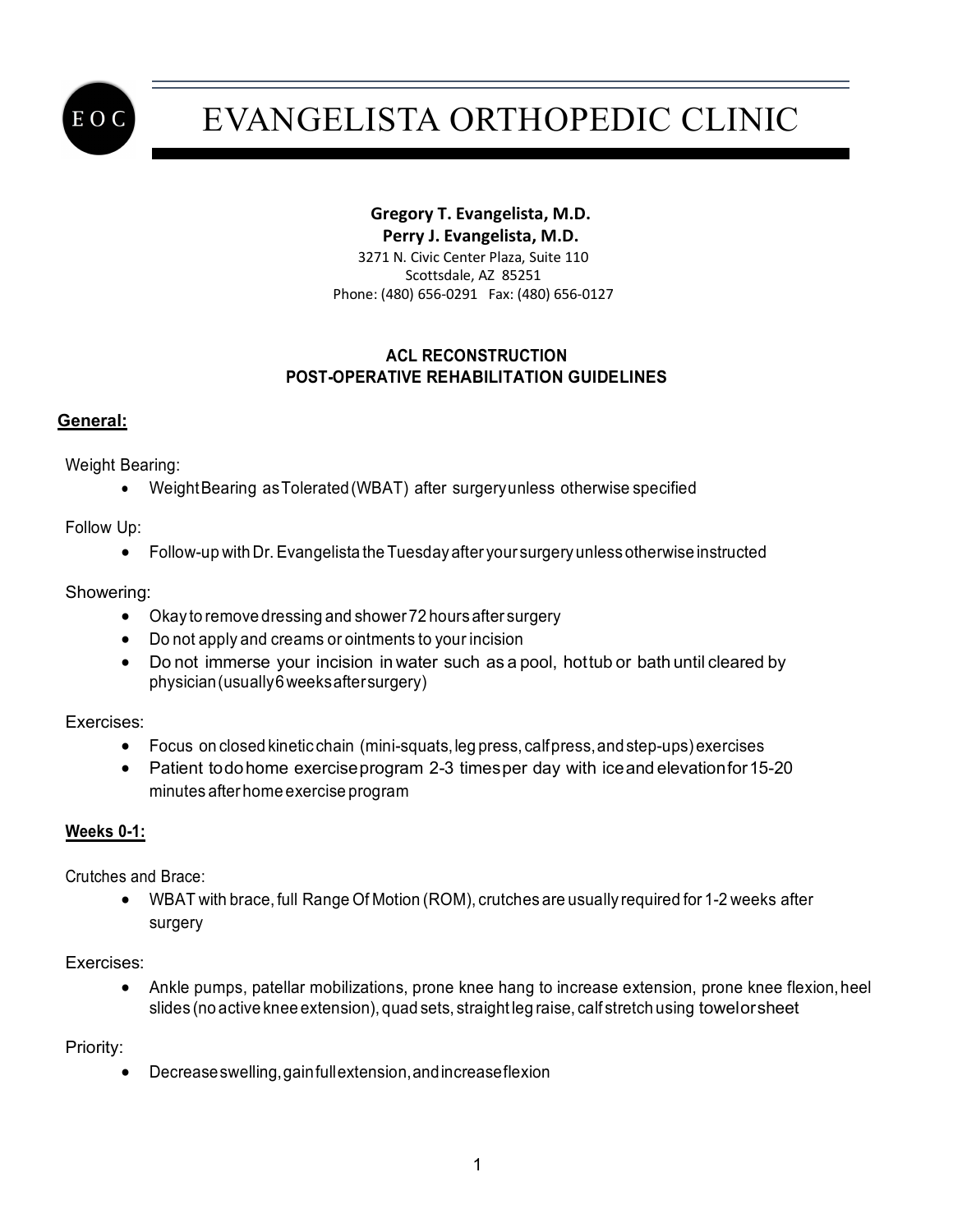

# EVANGELISTA ORTHOPEDIC CLINIC

# **Weeks 2-3:**

Exercises:

- Continue with initialexercises and progress as tolerated
- Begin bicycle without resistance for ROM, prone knee flexion, leg press, heel raises etc.

## Priority:

• Decrease swelling, increase kneeflexion, no ROM restrictions (progress as tolerated)

## **Weeks 3-6:**

Exercises:

- May progressivelyadd weightto exercises focusing on closed kinetic chain activities (for example: leg press, calf press, partial squats, step-ups) and balance/proprioception activities
- NOactive open-chain knee extensionat any time during rehab process)
- Addellipticalmachine, stairmaster™, and rowing machineastolerated

#### Bike:

- When patient is able to perform a fullrevolution on stationary bicycle begin to gradually add resistance
- When patient is comfortable with indoor bicycling, transition to outdoor bicycling with high cadence/low resistance
- Note: The patient should not use clip less pedals as this requires the patient to twist the knee to release the bike shoe from the pedal. Instead, the patient should use flat pedals or cages

## Recreational Activities:

• Golfing at 6 weeks ok, starting with chipping and putting

Priority:

• Full AROM expected by post op week 3-4

## **Weeks 6-12:**

Exercises:

• Continue/progress previousexercises;addresistedgait,progress balance/proprioception training,progress strengthening exercises as t tolerated, but noopen chain knee extension

Recreational Activities:

- Swimmingat12weeks
- NO whip kick (beat stroke or egg beater)
- Straightahead jogging at 12 weeks